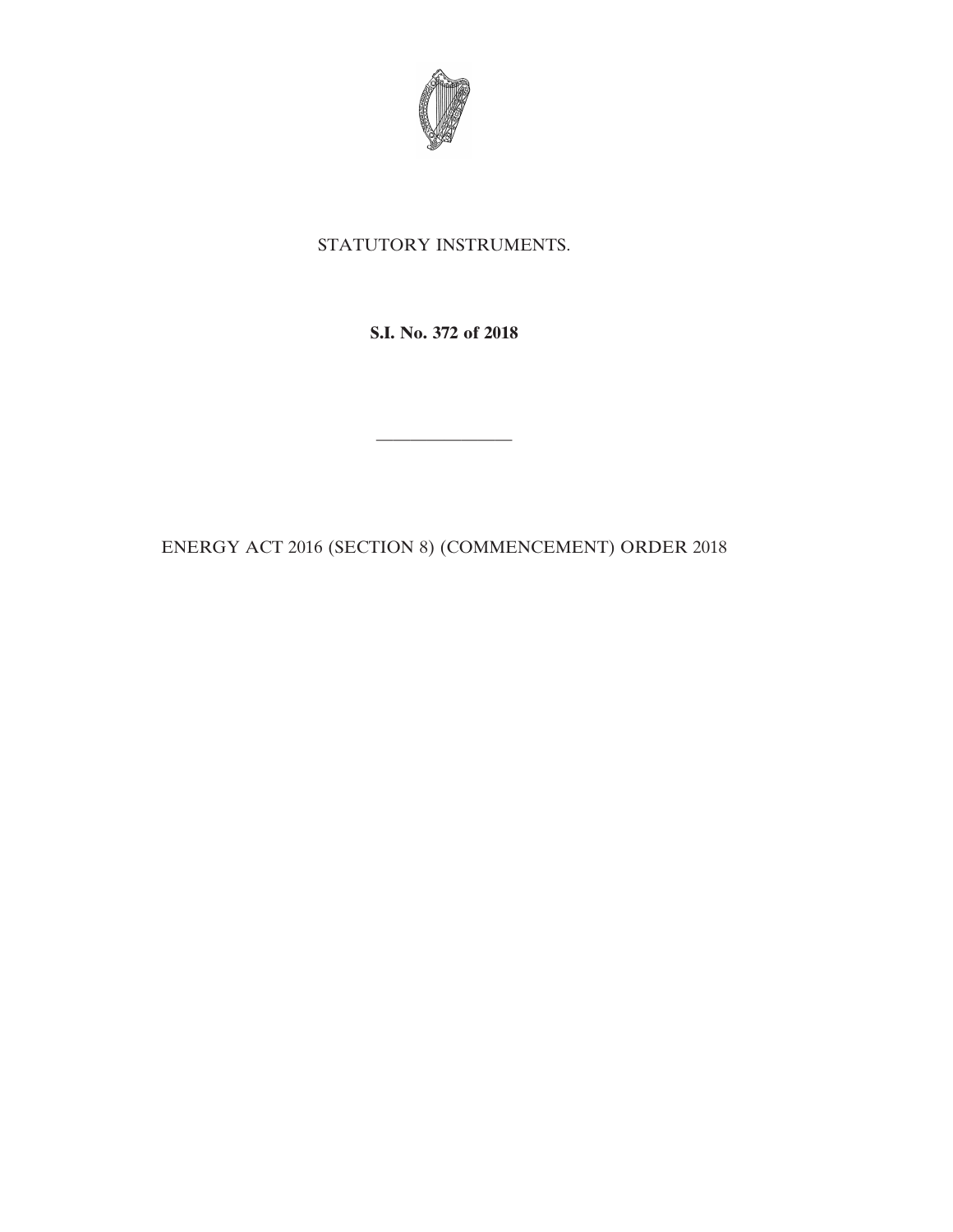## ENERGY ACT 2016 (SECTION 8) (COMMENCEMENT) ORDER 2018

I, DENIS NAUGHTEN, Minister for Communications, Climate Action and Environment, in exercise of the powers conferred on me by section 1(2) of the Energy Act 2016 (No. 12 of 2016) (as adapted by the Communications, Energy and Natural Resources (Alteration of Name of Department and Title of Minister) Order 2016 (S.I. No. 421 of 2016)), hereby order as follows:

1. This Order may be cited as the Energy Act 2016 (Section 8) (Commencement) Order 2018.

2. The 1st day of October 2018 is appointed as the day on which section 8 of the Energy Act 2016 (No. 12 of 2016) comes into operation.



GIVEN under my Official Seal, 25 September 2018.

> DENIS NAUGHTEN, Minister for Communications, Climate Action and Environment.

*Notice of the making of this Statutory Instrument was published in "Iris Oifigiúil" of* 28*th September*, 2018.